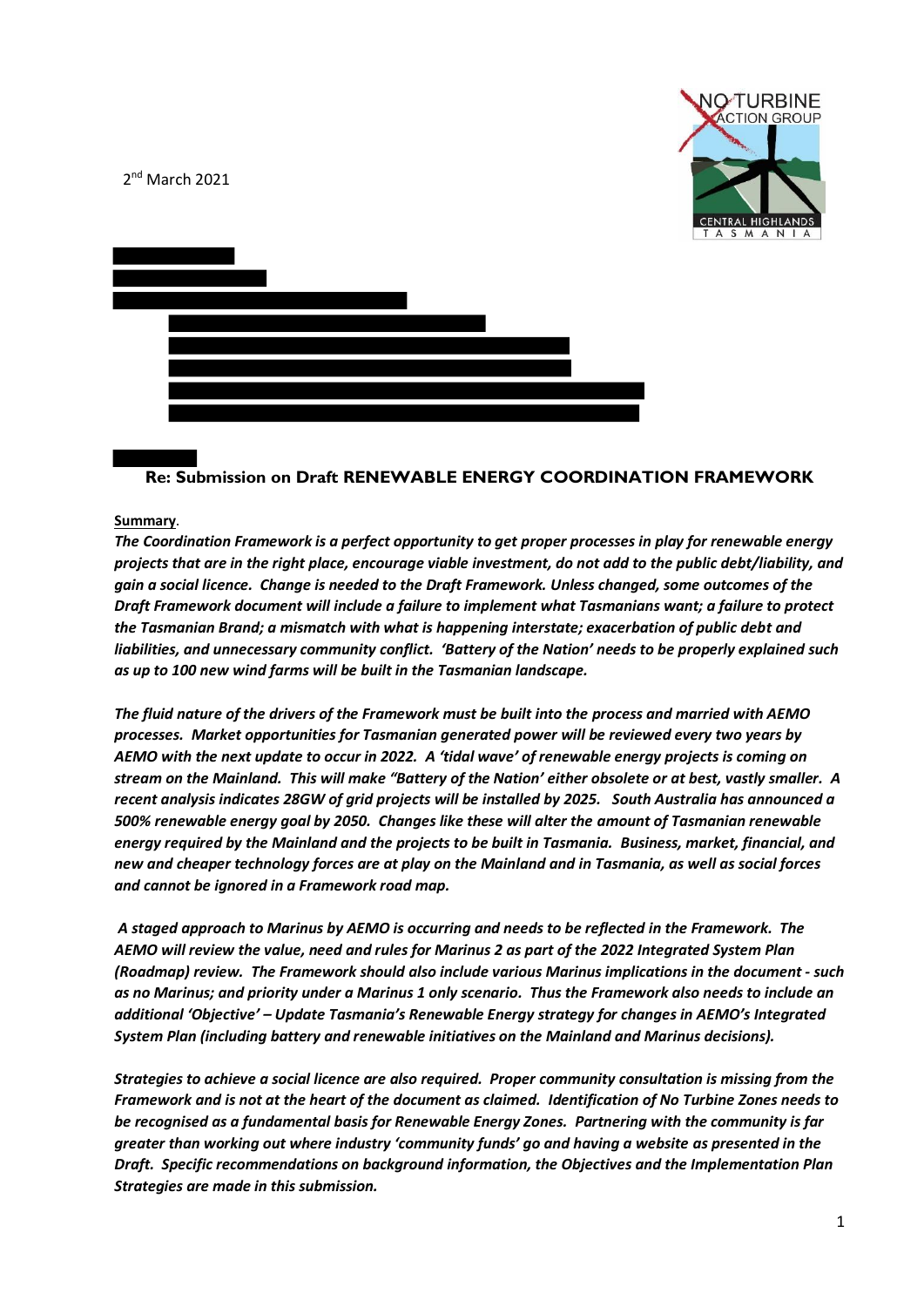NTAG comments on the Draft Coordination Framework ('Draft Framework') are outlined below.

No Turbine Action Group Central Highlands (NTAG) is a recently formed community group opposing the proposed St Patricks Plains Wind Farm (SPPWF) because it is in the **wrong location,** with 240m high turbines next to portal roads to the Central Highlands; in a unique area of high landscape values as well as being a biodiversity hotspot with over 20 nationally threatened or endangered species. Epuron is a Sydney based company who do the paperwork for wind farm approval and then on-sell the project based on the number of turbines (MW). Our comments on the Draft Framework are based on first-hand experience of SPPWF and Epuron. NTAG supports renewable energy projects in the right location for the good of Tasmania and are happy to work with the Government and Renewable Tasmania to achieve this. NTAG has sought a planning process that identifies no turbine zones in Tasmania and the Framework is capable of delivering this for Tasmania.

### **GENERAL COMMENTS ON THE DRAFT FRAMEWORK**

NTAG believe a Coordination Framework needs to ensure renewable energy developments occur in the right location so a social licence can occur. The current Draft does not achieve this.

Changes are needed. The Draft Framework document is currently a blatant industry focussed implementation plan that emphasises community consultation in the rhetoric but not in substance. It is not a Framework that will deliver holistic community and industry outcomes for the National Electricity Market (NEM). It avoids the fluid nature of the NEM, the Australian Market Energy Operator (AEMO) intentions, and the reality of the Tasmanian renewable energy environment.

**Unless changed, some outcomes of the Draft Framework document will include a failure to implement what Tasmanians want; a failure to protect the Tasmanian Brand; a mismatch with what is happening interstate; and exacerbation of public debt and liabilities.** 

The Draft Framework has shortcomings in regard to the Tasmanian Renewable Energy Target (TRET), Renewable energy Zone considerations, and about Partnering with the Community.

#### **SPECIFIC COMMENTS AND RECOMMENDATIONS ON THE DRAFT FRAMEWORK**

1. Battery of the Nation needs to be accurately explained in the document, so the Tasmanian community and Framework Coordination requirements are better understood; viz:

Tasmania is a small player in the NEM, with Marinus only being about the capacity of new large batteries, but at a higher cost.

The 200% RE target is the Government's hard target. In reality, it will change because of what happens on the Mainland. **Community consultation on whether Tasmania want a 200% target to supply power to the Mainland should be the starting point for the Framework.**

'Battery of the Nation' has little community support. Concerns exist about a waste of taxpayer dollars, producing power Tasmania does not need, when the Mainland is fixing its own problem, Tasmania will wear the scars, with few new long-term Tasmanian jobs created despite massive expenditure.

A social licence is needed for investments in renewable energy projects.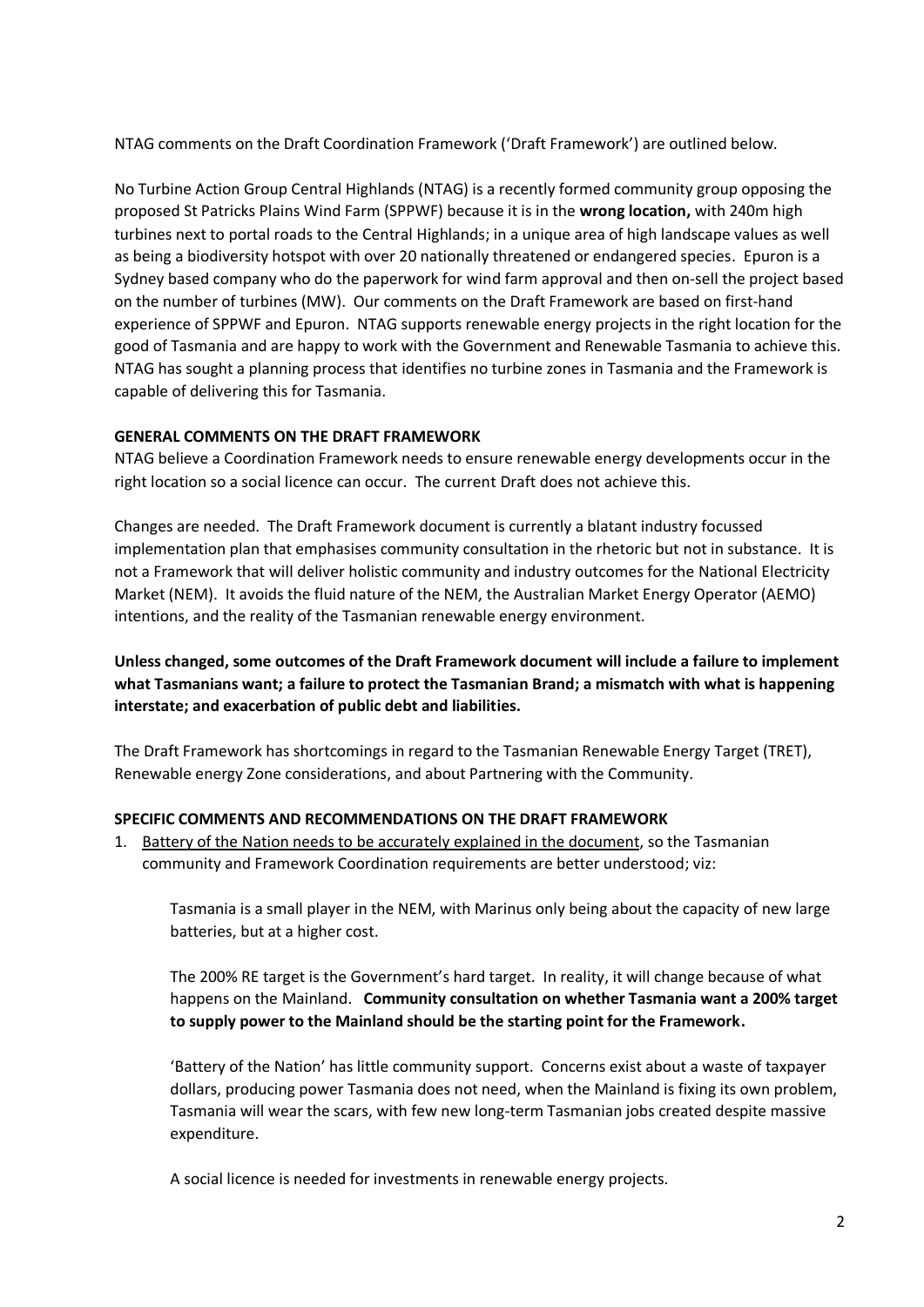The 'Battery of the Nation' needs to be clearly spelt out as no-one knows what it means. A Framework Co-ordination process cannot work properly on an intangible and unquantified concept.

- Pumped Hydro will see about 50% increase in current generation, construction of 3-6 new holding dams, higher dam walls and storage and fluctuating dam and river levels.
- Up to 100 new wind farms in Tasmania may occur under the 200% 'Battery of the Nation' target.
- A 1000MW Hydrogen project at Bell Bay could involve 4000 million litres of fresh water used each year to produce 140,000 t of hydrogen or about 7 ship loads per year for Korea or Japan.
- Information about claims of thousands of new Tasmanian jobs under the Battery of Nation has not been made publicly available for verification.
- 2. Key drivers for the Framework are missing because foundational information is missing. **The fluid nature of the drivers of the Draft Framework must be built into the document.** The Tasmanian 200% RE target was derived from prediction of NEM requirements by AEMO as renewable energy replaces some coal-fired generation. Market opportunities for Tasmanian

However, a 'tidal wave' of renewable energy projects is coming on stream on the Mainland. It will make "Battery of the Nation' either obsolete or at best, vastly smaller. The 'wave' includes distributed electrical resources such as roof top solar, variable renewable energy such as wind, and dispatchable resources such as new battery storage. The AEMO Roadmap is for 26GW of grid-scale renewables to be installed by 2040. However, a recent analysis indicates 28GW will be installed by 2025.<sup>1</sup> South Australia has announced a 500% renewable energy goal by 2050. Changes like these will alter the quantity of Tasmanian renewable energy required by the Mainland and the projects to be built in Tasmania.

generated power will be reviewed every two years by AEMO. The next update to occur in 2022.

There is business, market, financial, and new/cheaper technology forces at play on the Mainland and in Tasmania, as well as social forces that cannot be ignored in a framework road map. Public debt will be a casualty, unviable wind farms going 'belly-up'', and unnecessary community conflict will result from an inflexible approach to the Framework. There is an opportunity for the Government to give the community the assurance it will get the right balance through a proper Framework. This assurance is missing from the Draft.

# **The inflexible position adopted in the Draft Framework needs to be changed to include regular reviews of Mainland, market, technological and social happenings.**

3. The role of Marinus in the Draft Framework needs to be revisited, correctly explained, and properly considered (and not assumed).

According to AEMO, every effort is to be made to minimise consumer-borne transmission costs by considering alternative developments such as batteries on the Mainland. The recently

<sup>1</sup> Edis T (Green Energy Market) & Bowyer J (Institute for Energy Economics & Financial Analysis). Feb 2021 Analysis of Likely 2025 Generation Mix. From Tidal Wave of new wind and solar will fire early coal plant closures." RenewEconomy. 24th Feb 2021.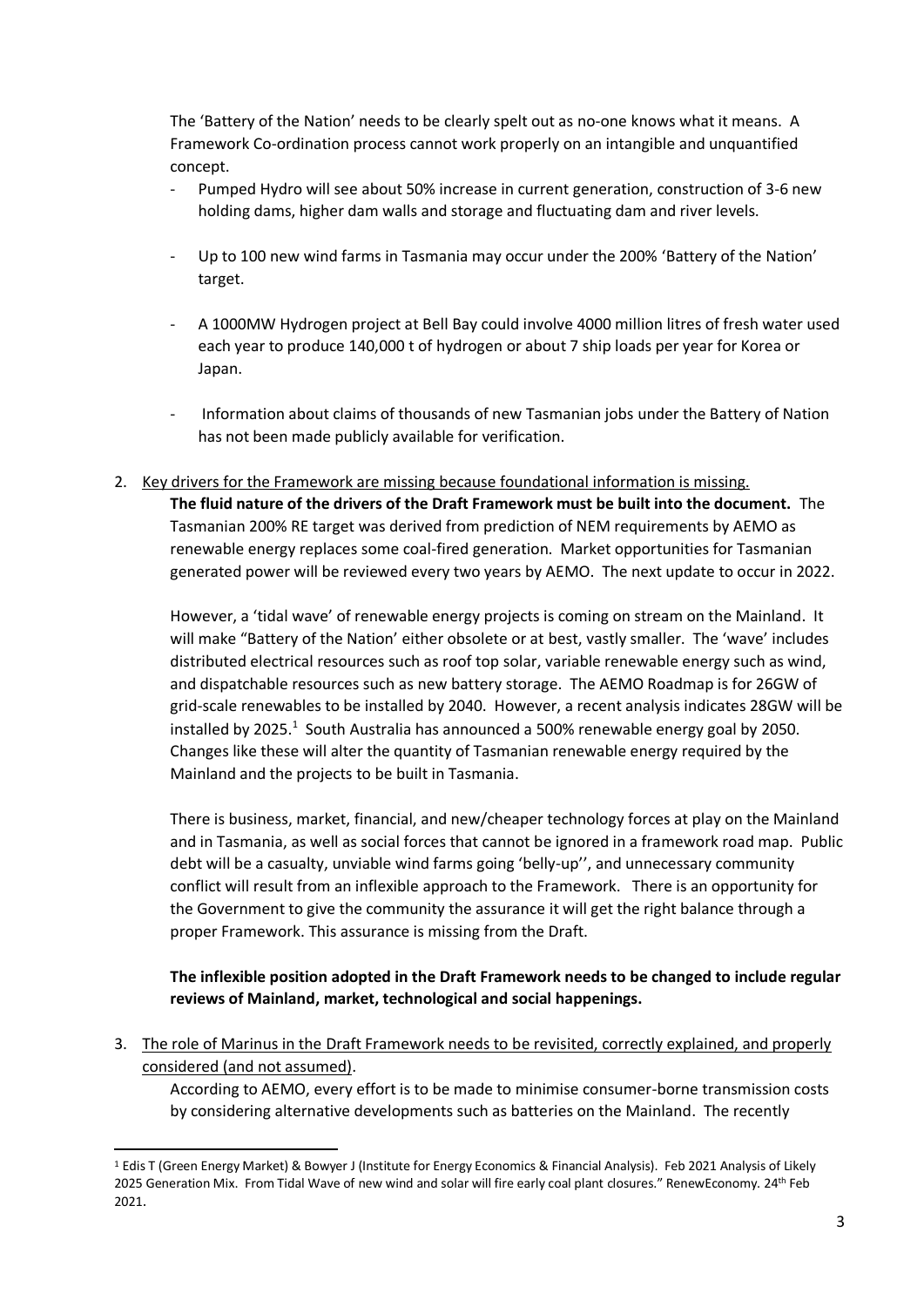announced plan for the world largest battery in NSW of about 1200MW and about one third (1/3) the cost of Marinus is a case in point.

Furthermore, the AEMO flags resolution of 'cost recovery' (not taxpayer subsidy) as being fundamental to Marinus proceeding. **Funding for Marinus has not been resolved and should be a key driver for any implementation Framework.** This is ignored in the document.

A staged approach to Marinus by AEMO is occurring and needs to be reflected in the Draft Framework. The AEMO will review the value, need and rules for Marinus 2 as part of the 2022 Integrated System Plan (Roadmap) review. **The Draft Framework should include various Marinus implications in the document -** such as no Marinus; and priority for Hydro Tasmania dam improvements and West Coast located wind farms under a Marinus 1 only scenario.

The framework adopted by AEMO for an optimum development path has "decision rules that allow for adaptation if circumstances change" and this also should be part of the Framework. If it is good enough for AEMO's Roadmap (read coordination plan) then it should be good enough for the Tasmanian Framework Coordination Plan.

**Thus the Draft Framework also needs to include an additional 'Objective' – Update Tasmania's Renewable Energy strategy for changes in AEMO's Integrated System Plan (including battery and renewable initiatives on the Mainland and Marinus decisions).** 

### 4. Comments on Objective 1: Achieving Tasmania's RE Target

Delivery mechanisms such as propping up unviable projects by instructing Hydro and Aurora to enter into 'onerous' off-take agreements should be specifically excluded in the Strategic Implementation Plan. The taxpayer already has about \$300M in liability from the likes of Granville and Cattle Hill Wind Farms.

Delivery mechanisms should state no taxpayer subsidy will occur, with investment and risk taking to be entirely by private enterprise and not the public purse.

The clear intention in the Framework to change Planning Schemes, EPA approval mechanisms and Major Projects so as to guarantee renewable energy developments should not be adopted as a strategy because a social licence and proper community consultation will be by-passed.

There is a need to include public consultation to achieve a social licence as a strategic action. This will show the Government/Renewable Tasmania is serious about meaningful community consultation.

#### 5. Comments on Objective 2: Establishing Tasmania's Renewable Energy Zones (REZ).

REZ were devised by AEMO based on Industry needs and did not consider social, environment, landscape and community needs. It was about matching generators with an available transmission network. The Framework should specify AEMO 'desktop' assessments will be made appropriate for Tasmania by recognising REZs will be redone for industry, environment, landscape and community values.

The Draft Framework needs to specify that mapping of Turbine Free Areas will be identified in REZs.